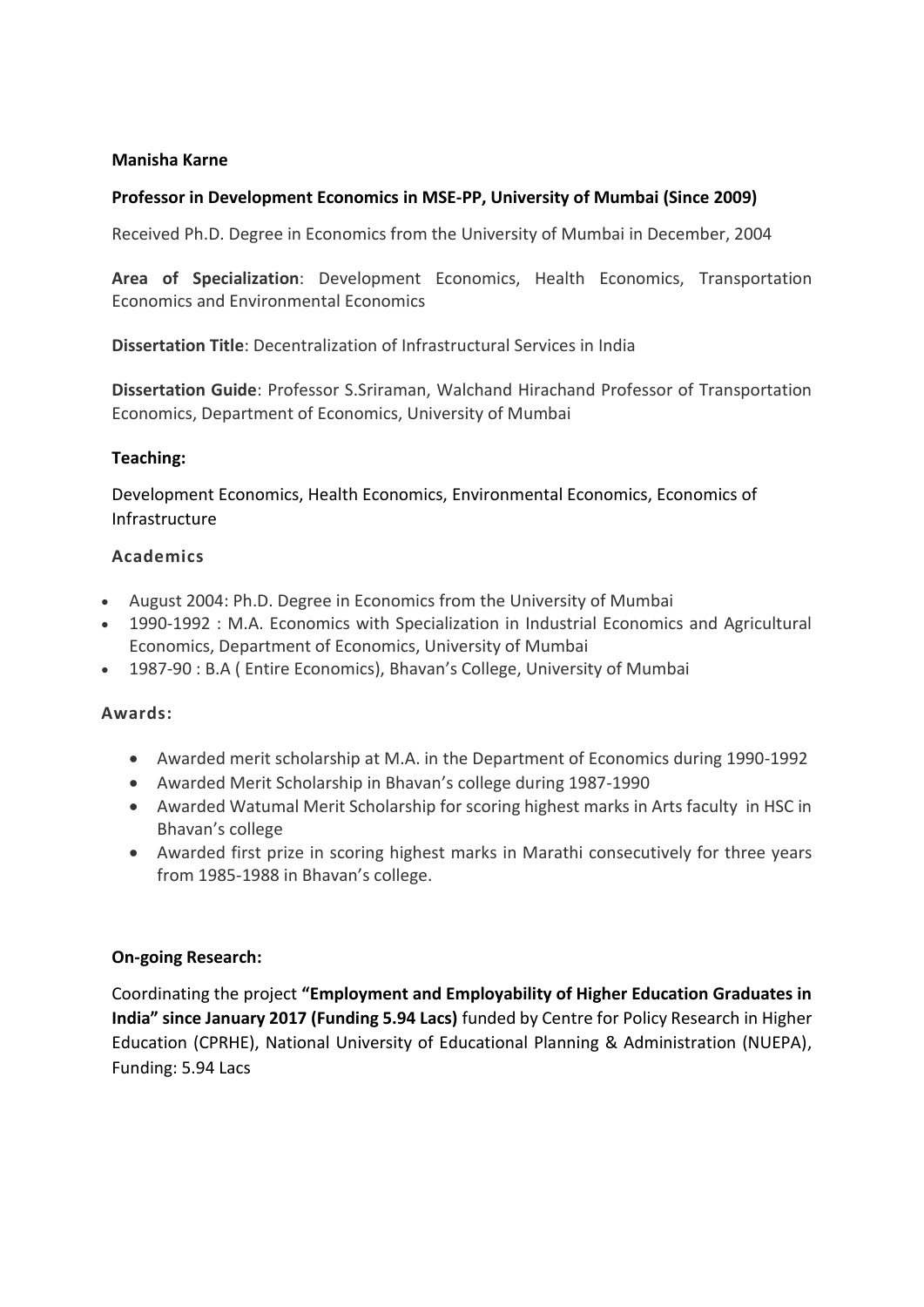## **Research Project completed:**

- 1. Involved as a co-investigator in the Project on **Assessment of the Direct Benefit Transfer Scheme Implemented in Tribal Schools of Maharashtra** for Tribal Development Department, Government of Maharashtra since July, 2017. The final report has been submitted in May, 2018.(Funding 20 Lacs)
- 2. Coordinator of the project 'Thane District Human Development Report' sponsored by YASHADA under the project Human Development towards Bridging Inequalities in collaboration with UNDP, New Delhi, NITI Aayog and Planning Department, Govt. of Maharashtra (2014-15 to 2015-16) (Funding 19.5 Lacs)
- 3. Contributed a chapter on 'Health and Nutritional Scenarios in Sangli' for District Human Development Report: Sangli District of Maharashtra,' Planning Department, Government of Maharashtra, March 2011, Planning Department, Maharashtra (Prof. Ritu Deewan –Principal Investigator)
- 4. Mid-Term Appraisal of Maharashtra for 11<sup>th</sup> Five Year Plan, Planning Commission, GOI (jointly with Abhay Pethe Principal Investigator of the Project). Planning Commission, GOI, 2011.
- 5. Mid-Term Appraisal of Dadra, Nagar and Haveli for 11<sup>th</sup> Five Year Plan, Planning Commission, GOI (jointly with Abhay Pethe-Principal Investigator of the Project) Planning Commission, GOI
- 6. Competition Issues in the Road Goods Transport in India Competitions Commission, Govt. of India, funded by World Bank as Senior Researcher between 2005 to 2007 (Prof. S. Sriraman as Principal Investigator)

## **Short Course Completed:**

Participated at the **Flagship Course on Health System Strengthening and Sustainable Financing** form 28-31 May, 2018 conducted at LABSNA, Mussorrie jointly with **Harvard H.T. Chan School of Public Health, Harvard University.**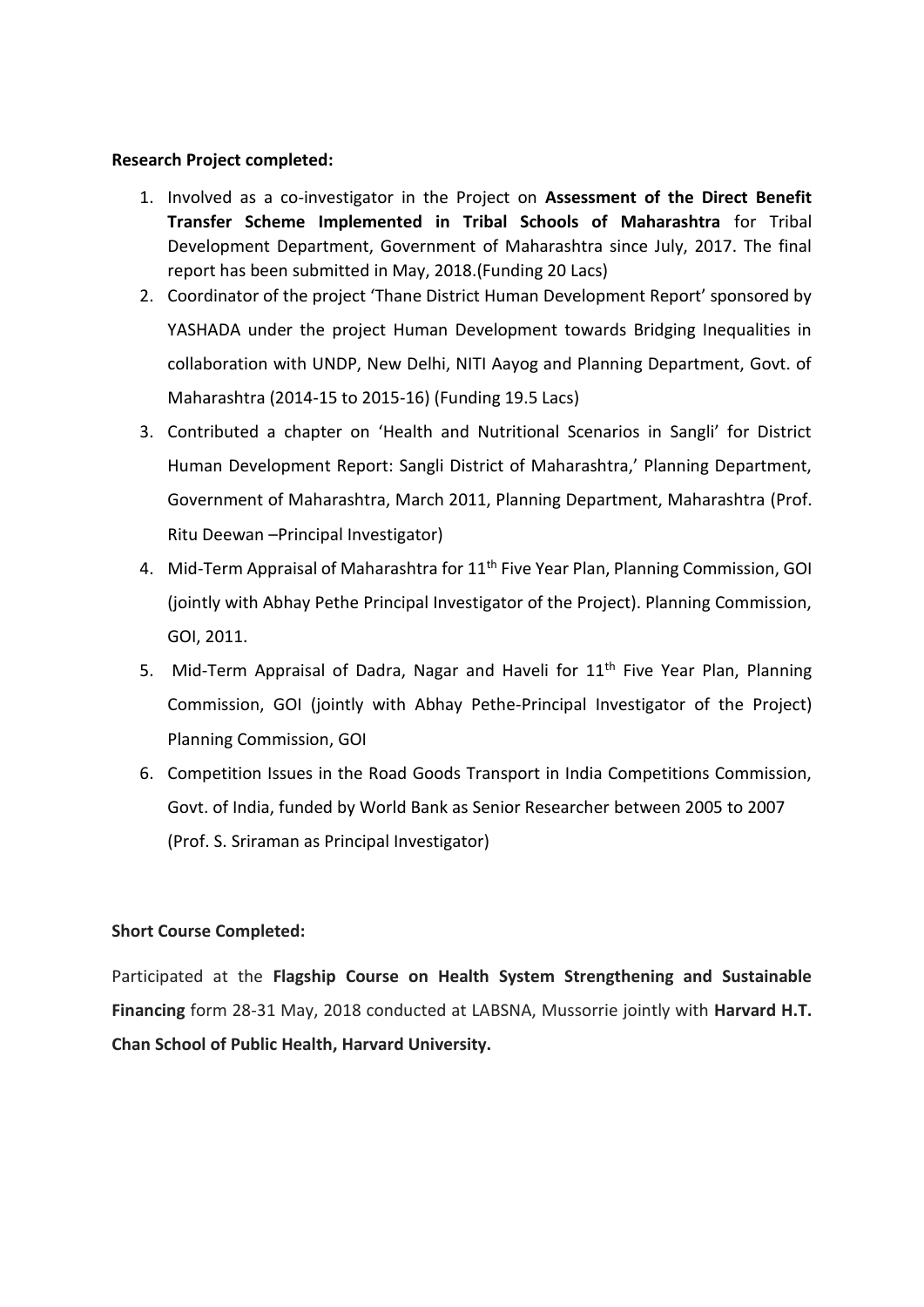#### **Workshop/Seminar Participation (past 5 Years)**

- 1. Participated in the workshop Multidimensional Poverty Index on 17-5-2018 organised by UNICEF and Oxford Harvard Policy Initiative at Samiti Sabhagruha,Mantralaya
- 2. Presented findings on Assessment of the Direct Benefit Transfer Scheme Implemented in Tribal Schools of Maharashtra to Principal Secretary, Tribal Development Department, Government of Maharashtra on 4<sup>th</sup> May 2018
- 3. Participated in the workshop on Issues of PVTG in Maharashtra on 14-2-2018 at TRTI in Pune , Jointly organised by TRTI and MSEPP
- 4. Presented Primary findings in the Second methodology workshop in NUEPA , New Delhi on the project on employability of graduates of higher education in India on 18-19 January 2018
- 5. Participated in the workshop to frame the syllabus for the diploma course in CFM on 2<sup>nd</sup> and 3<sup>rd</sup> September by MSEPP and TDD at Sahyadri Guest house, Mumbai,
- 6. Attended workshop on **Employability of Higher education** in India as a coordinator for Maharashtra report on Employability 17-18 January 2017.
- 7. Presented Methodology of measuring development indices for DHDR in two-day workshop conducted by YASHADA, Pune on 11-12 January 2017.
- 8. Presented a paper on **Education, Health and Tribal Development of Maharashtra** in workshop conducted jointly by Department of Economics and SAMARTHAN on 21-12- 2016 in Department of Economics (Autonomous) University of Mumbai.
- 9. Presented the **final Draft of Thane DHDR** to District Collector Thane in the workshop jointly organized by YASHADA and District Collectorate Thane on 11-4-2016
- 10. Presented the **Draft Report and Recommendations on Thane DHDR** in a workshop held by YASHADA on 6-11-2015.
- 11. Presented the findings of **Secondary data analysis on Health, Education, Nutrition and Tribal development in Thane district** in a workshop held by YASHADA on 13-14 August 2015.
- 12. Chaired a session on **Infrastructure sector in India** at the National Seminar on Development Issues, organized by Dyanasadhana College, Thane, on January 24<sup>th</sup> 2015.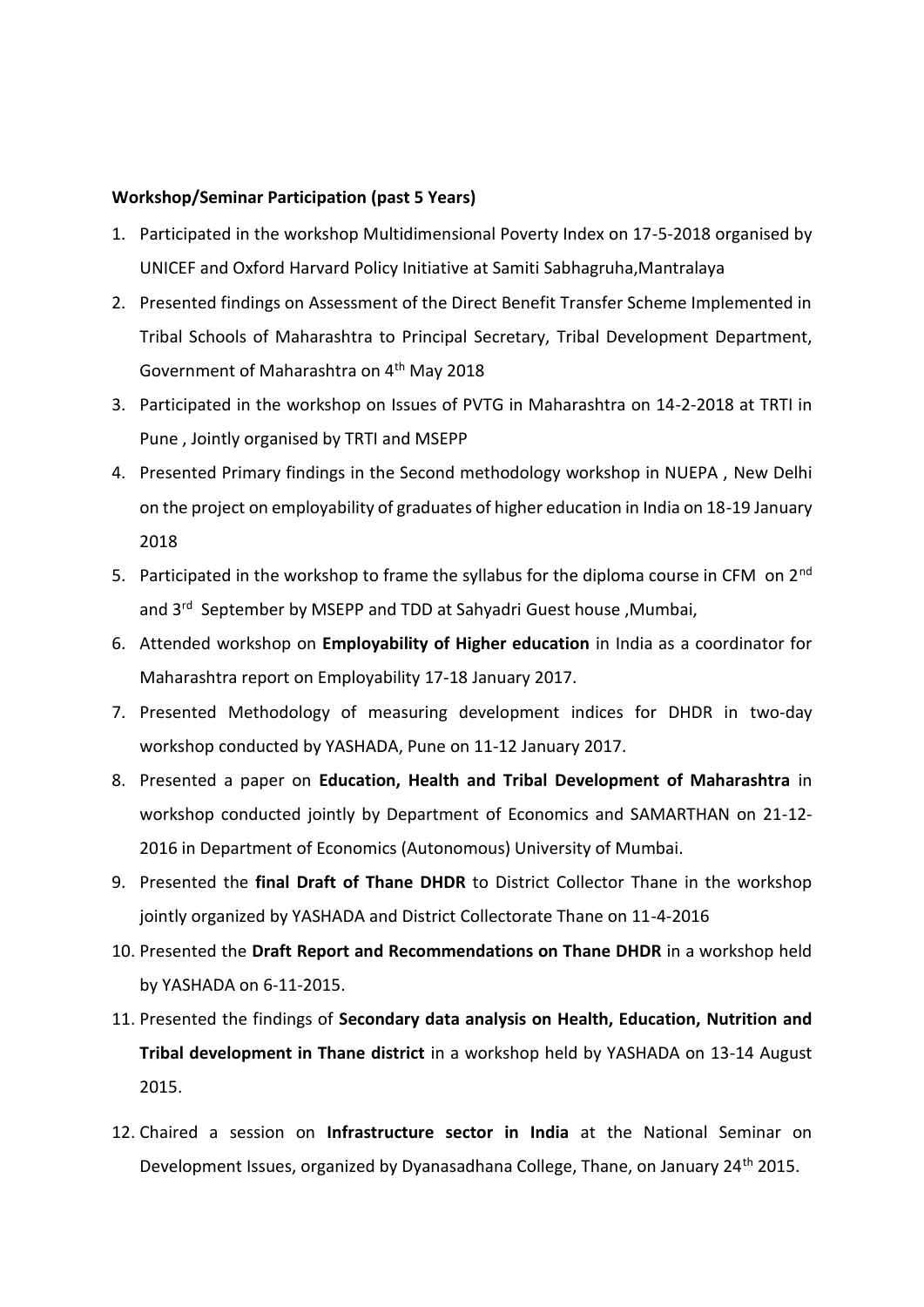- 13. Conducted a session on **Introduction to Environmental Economics** in Symposium on Environmental Economics for M.A. students, organized in the Department of Economics in February 2014.
- 14. Presented a paper on *Passenger Road Transportation in India* **a**t the National Round Table Discussion organized by Walchand Hirachand Unit in Transport Economics, Department of Economics, University of Mumbai during 31 Jan – 01 Feb, 2013.
- 15. Participated in a workshop on **Qualitative Research Methods** conducted by Indian **Institute of Public Health, Bangalore** 29-7-2013 to 1-8-2013.
- 16. Attended Three-Day workshop on **Data Envelopment Analysis** conducted in the Department of Economics on 17-18 January 2013.
- 17. Chaired a session and delivered a paper on **Transport Sector in India** in the National Seminar on Sustainable Infrastructure Development in India organized by S.P.N. Dosh Women's College, SNDT Women's University, Mumbai.

#### **Publications: (past 5 Years)**

- 1. The State of Education, Health, Nutrition and Tribal development in Maharashtra Published in MEDC Digest, Vol. XLVI, No. 5, ISSN 2456-57
- 2. Nutritional Status in Maharashtra- Interview published in SPANDAN, October, 2016.
- 3. The state of primary education in Maharashtra in Quest in Education, April, 2017, Vol XXXXI NO. 2, ISSN:0048-6434
- 4. 'Disparities in Economic Growth: An empirical analysis for states in India and its policy implications for lagging states' jointly with Dr. Anjali Masarguppi, in International Journal of Business Insights and Transformation, Vol 8, Issue October 14 –March 15
- 5. Inter-State Disparities in Economic Growth in India: Some Policy Implications for Laggard States, Working Paper, Department of Economics, UDE45/11/2013. (Jointly with Anjali Masarguppi)
- 6. A Critical Evaluation of ICDS in Maharashtra: Economic Digest, MEDC Vol.XLI, No.10 Year 2012
- 7. Under-Nutrition in Maharashtra: Is ICDS Effective? Published in The Urban World, April-June 2012. Vol.5. No.2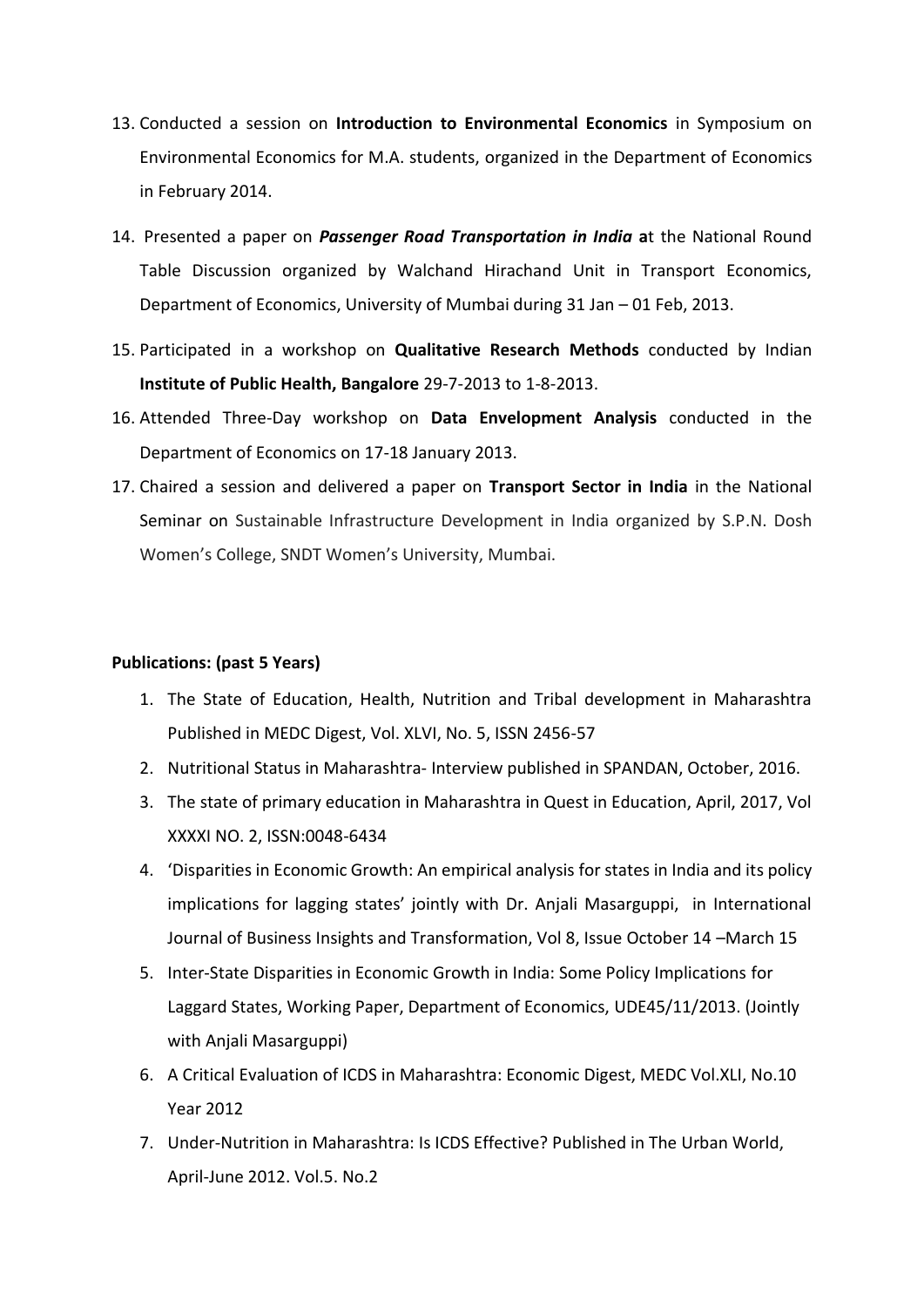- 8. User's Perception of Private Health Care Services in Mumbai in Arthiki, Year 4, Vol .2 December, 2013.
- 9. Examining the Health care preferences of the people in Mumbai: Myths and Realities (Jointly with Hiral Sheth), The Urban World, Vol.6, No.2 April-June 2013
- 10. Efficiency in Health care delivery-Performance of public health services, esocial Sciences, November 13, 2014, [http://www.esocialsciences.org](http://www.esocialsciences.org/)
- 11. Nutritional Status in Maharashtra- Interview in published in SPANDAN, October, 2016

## **Contribution in Curricular making and syllabus restructuring in other universities**:

**Member of the syllabus restructuring committee** in Meeting of the Expert Committee to design and draft the Course Contents for M.Sc. in Economics Karnataka State Rural Development and Panchayat Raj University in May 2018

Contributed **Two Modules on Transport Economics** for Yashwantarao Chavan Open University in 2012

**Member of the syllabus restructuring committee** in Meeting of the Expert Committee to design and draft the Course Contents for M.A. in Economics in Tilak Maharashtra Vidyapeeth Pune in 2012-13

#### **PhD Guidance:**

**PhD Degree awarded:** Ph.D Degree awarded to Four Candidates in the area of Health Economics, Microfinance and Development Economics

**1. Hiral Sheth**: "A Study of Efficiency in the Private Hospitals in Mumbai", degree awarded in 2014

**2. Madhu Swami:** A critical study of Self-help groups and their Microfinance activity in Thane City, Degree awarded in 2013.

**3. Anjali Masarguppi: "**Growth and Poverty in India: An Empirical Inter-state Comparison in the Post-Reform Period (1990-2007)" Degree awarded in Degree awarded in 2014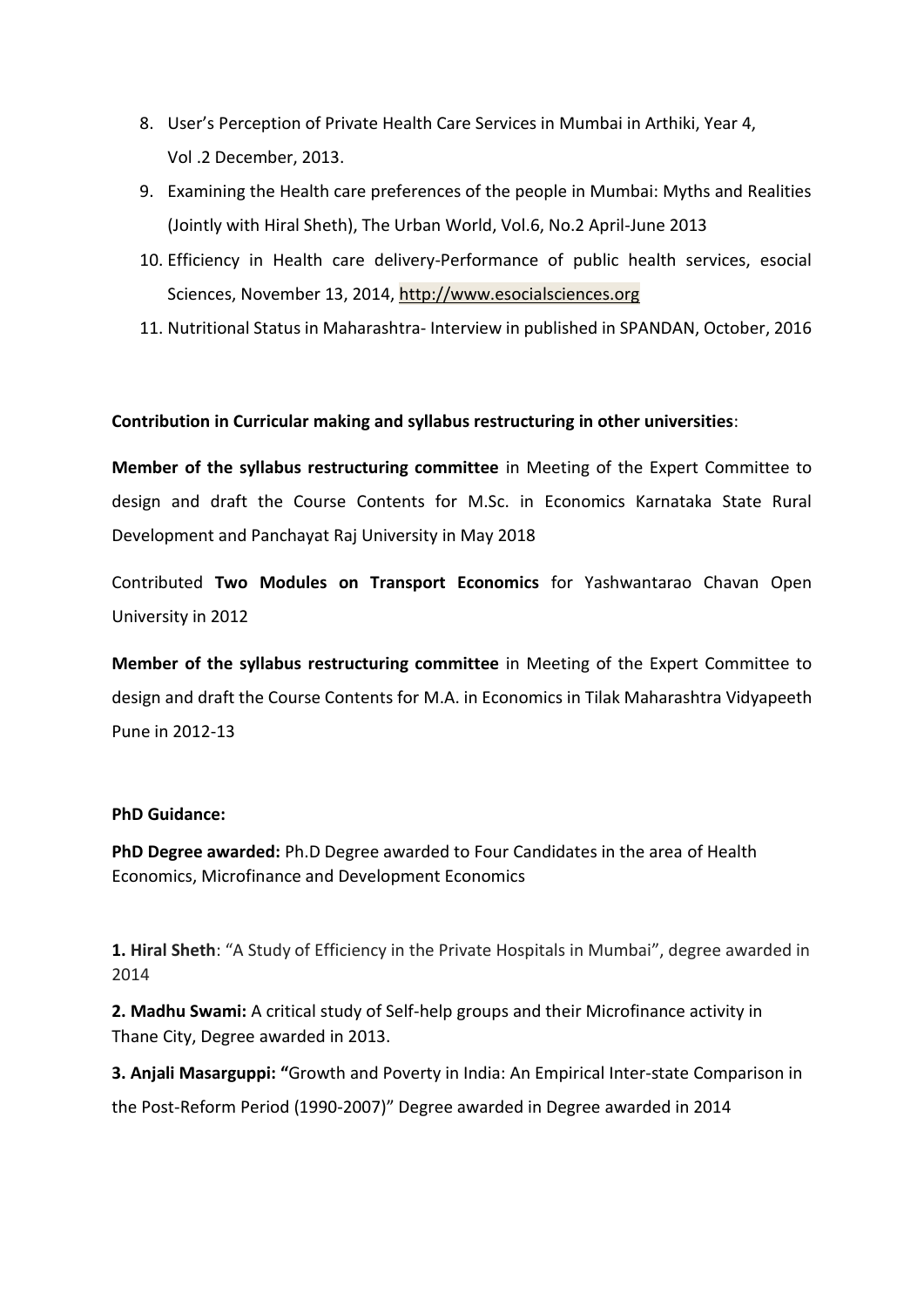**4. Shruti Panday:** "Measuring the Economic Burden of Treatment for Urban Slum Dwellers "- A Case Study Submitted in September 2015 and Degree awarded in 2016

**Ph.D Candidates (On-Going):** Currently following candidates are pursuing doctoral research

- 1. **Kiran Jadhav:** An Economic evaluation of public health intervention for the urban poor, Registration: November 2011
- 2. **Kailash Landge:** Inclusive Growth under IAY with special reference to Buldhana District in Maharashtra: An Evaluation, Registration: 13-2-2014
- 3. **Shtrughna Lohakare:** A Comparative Study of Performance of Self-Help Groups Promoting Institutions in Raigad District, Registered in 2014
- 4. **Pravin Rane**: Returns to Investments in Vocational Education with specific reference to Industrial Training Institutes and Polytechnics in Mumbai Metropolitan Region. Registration May 13, 2016
- 5. **Malini Sharma**: Impact of microcredit on health status of women in urban areas of Delhi. Registration: September 19,2016)
- **6. Dandekar Rahul** : An application of education production function at secondary school level in Mumbai, registered on 9th June, 2015
- **7. Lakshmi Priya:** A socio-economic analysis of health seeking behaviour of women in an urban area with a special reference to their employment status. Registration: 27-01-2016

# **Additional Information:**

**1. Member of Steering Committee** constituted by Tribal Development Department, Government of Maharashtra

**2**.Appointed as a **Member of the Advisory Committee of UGC CPEPA** for the 'Centre in Rural Development in Backward Districts of Marathwada' being implemented by the Dr. Babasaheb Ambedkar Marathwada University, Aurangabad

**3. Member of Research and Recognition Committee** in Economics, SNDT Women's University, Mumbai.

**4. Member, RRC in Mumbai School of Economics and Public Policy,** University of Mumbai since April, 2017.